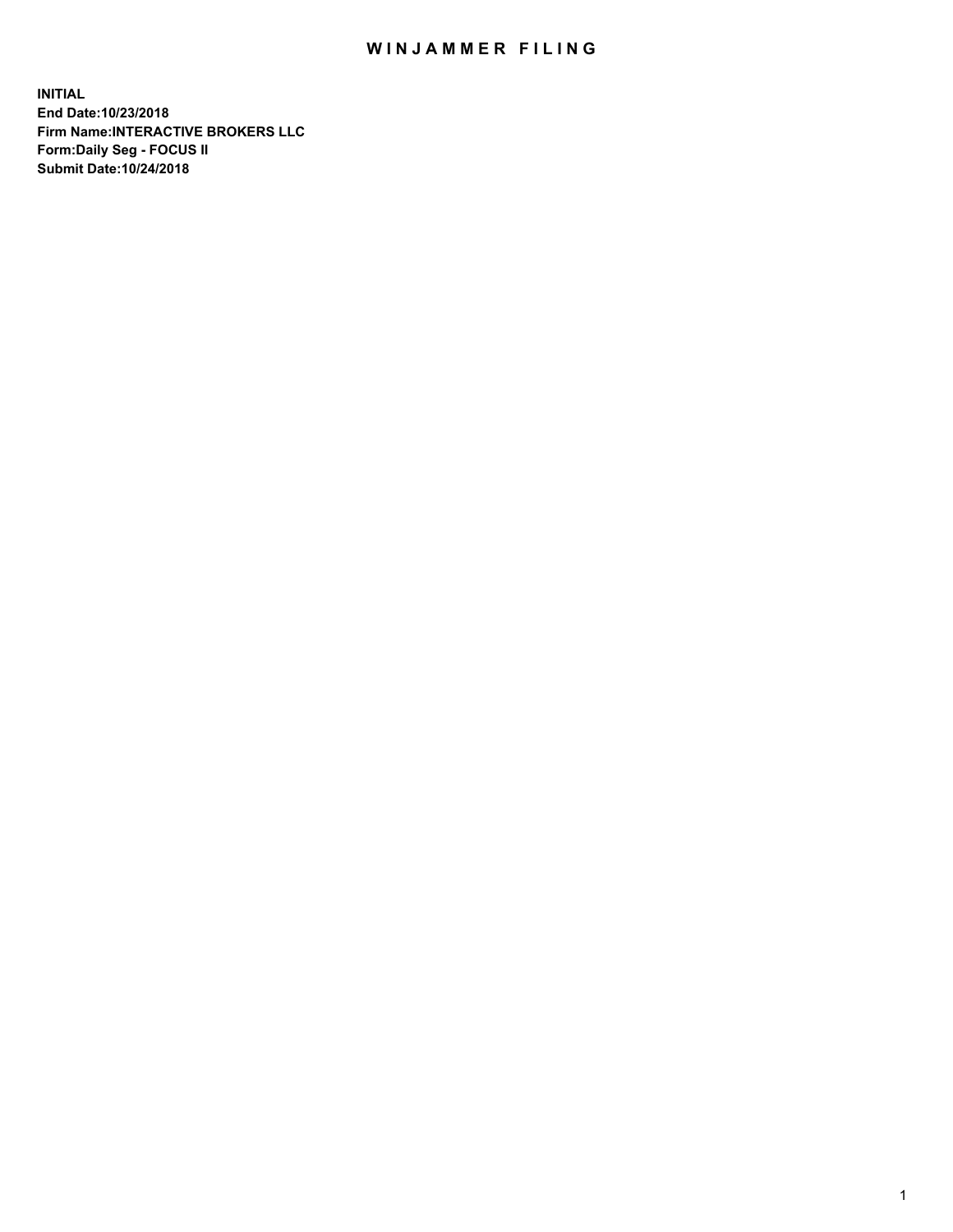**INITIAL End Date:10/23/2018 Firm Name:INTERACTIVE BROKERS LLC Form:Daily Seg - FOCUS II Submit Date:10/24/2018 Daily Segregation - Cover Page**

| Name of Company                                                                                                                                                                                                                                                                                                                | <b>INTERACTIVE BROKERS LLC</b>                                                                  |
|--------------------------------------------------------------------------------------------------------------------------------------------------------------------------------------------------------------------------------------------------------------------------------------------------------------------------------|-------------------------------------------------------------------------------------------------|
| <b>Contact Name</b>                                                                                                                                                                                                                                                                                                            | James Menicucci                                                                                 |
| <b>Contact Phone Number</b>                                                                                                                                                                                                                                                                                                    | 203-618-8085                                                                                    |
| <b>Contact Email Address</b>                                                                                                                                                                                                                                                                                                   | jmenicucci@interactivebrokers.c<br>om                                                           |
| FCM's Customer Segregated Funds Residual Interest Target (choose one):<br>a. Minimum dollar amount: ; or<br>b. Minimum percentage of customer segregated funds required:% ; or<br>c. Dollar amount range between: and; or<br>d. Percentage range of customer segregated funds required between:% and%.                         | $\overline{\mathbf{0}}$<br>$\overline{\mathbf{0}}$<br>155,000,000 245,000,000<br>0 <sub>0</sub> |
| FCM's Customer Secured Amount Funds Residual Interest Target (choose one):<br>a. Minimum dollar amount: ; or<br>b. Minimum percentage of customer secured funds required:%; or<br>c. Dollar amount range between: and; or<br>d. Percentage range of customer secured funds required between:% and%.                            | $\overline{\mathbf{0}}$<br>$\overline{\mathbf{0}}$<br>80,000,000 120,000,000<br>0 <sub>0</sub>  |
| FCM's Cleared Swaps Customer Collateral Residual Interest Target (choose one):<br>a. Minimum dollar amount: ; or<br>b. Minimum percentage of cleared swaps customer collateral required:% ; or<br>c. Dollar amount range between: and; or<br>d. Percentage range of cleared swaps customer collateral required between:% and%. | $\overline{\mathbf{0}}$<br>$\underline{\mathbf{0}}$<br>0 <sub>0</sub><br>0 <sub>0</sub>         |

Attach supporting documents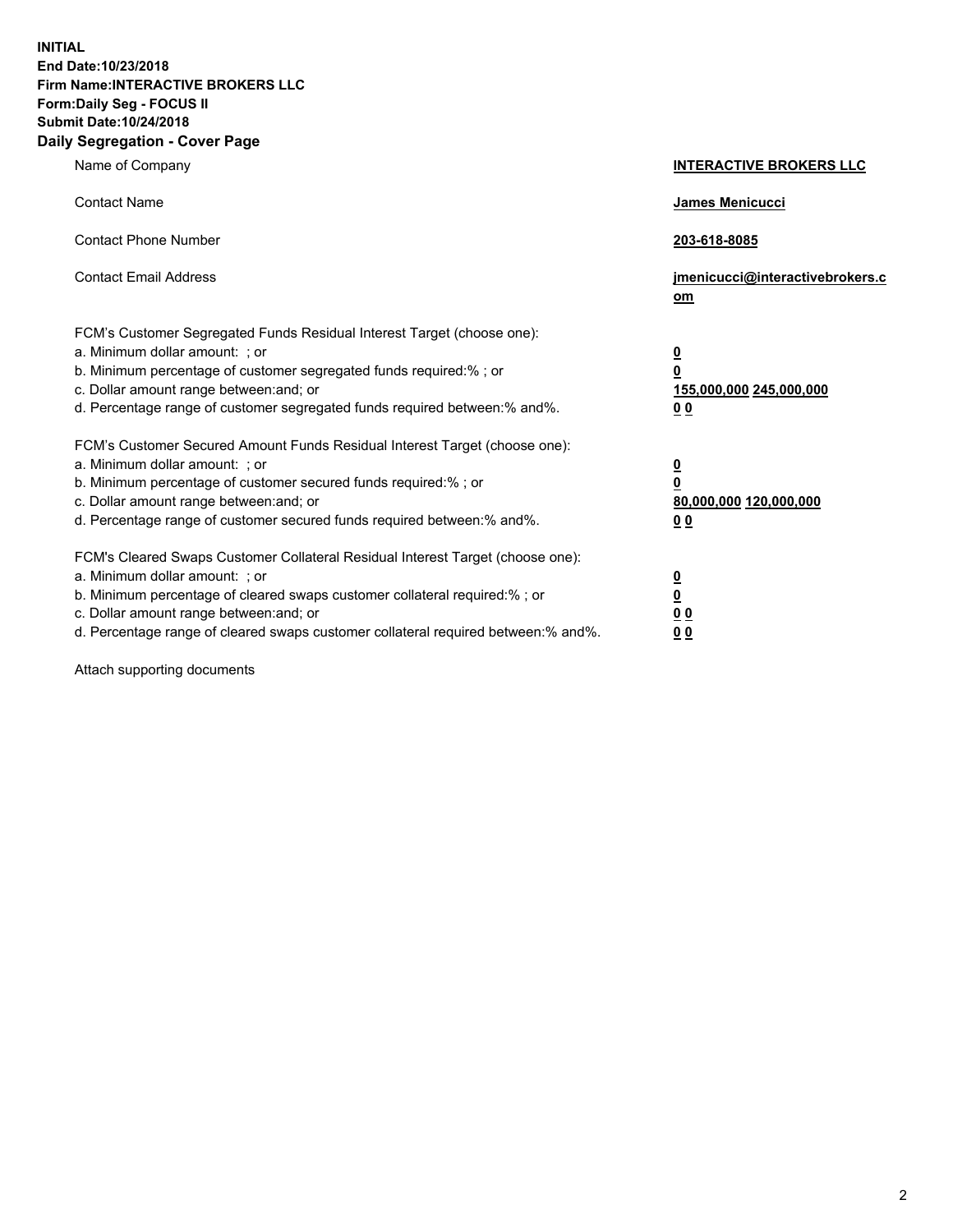## **INITIAL End Date:10/23/2018 Firm Name:INTERACTIVE BROKERS LLC Form:Daily Seg - FOCUS II Submit Date:10/24/2018 Daily Segregation - Secured Amounts**

|     | Daily Segregation - Secured Amounts                                                         |                                                 |
|-----|---------------------------------------------------------------------------------------------|-------------------------------------------------|
|     | Foreign Futures and Foreign Options Secured Amounts                                         |                                                 |
|     | Amount required to be set aside pursuant to law, rule or regulation of a foreign            | $0$ [7305]                                      |
|     | government or a rule of a self-regulatory organization authorized thereunder                |                                                 |
| 1.  | Net ledger balance - Foreign Futures and Foreign Option Trading - All Customers             |                                                 |
|     | A. Cash                                                                                     | 485,938,262 [7315]                              |
|     | B. Securities (at market)                                                                   | $0$ [7317]                                      |
| 2.  | Net unrealized profit (loss) in open futures contracts traded on a foreign board of trade   | -19,885,651 [7325]                              |
| 3.  | Exchange traded options                                                                     |                                                 |
|     | a. Market value of open option contracts purchased on a foreign board of trade              | 45,775 [7335]                                   |
|     | b. Market value of open contracts granted (sold) on a foreign board of trade                | 45,477 [7337]                                   |
| 4.  | Net equity (deficit) (add lines 1. 2. and 3.)                                               | 466,052,909 [7345]                              |
| 5.  | Account liquidating to a deficit and account with a debit balances - gross amount           | 3,983 [7351]                                    |
|     | Less: amount offset by customer owned securities                                            | 0 [7352] 3,983 [7354]                           |
| 6.  | Amount required to be set aside as the secured amount - Net Liquidating Equity              | 466,056,892 [7355]                              |
|     | Method (add lines 4 and 5)                                                                  |                                                 |
| 7.  | Greater of amount required to be set aside pursuant to foreign jurisdiction (above) or line | 466,056,892 [7360]                              |
|     | 6.                                                                                          |                                                 |
|     | FUNDS DEPOSITED IN SEPARATE REGULATION 30.7 ACCOUNTS                                        |                                                 |
| 1.  | Cash in banks                                                                               |                                                 |
|     | A. Banks located in the United States                                                       | 84,185,590 [7500]                               |
|     | B. Other banks qualified under Regulation 30.7                                              | 0 [7520] 84,185,590 [7530]                      |
| 2.  | Securities                                                                                  |                                                 |
|     | A. In safekeeping with banks located in the United States                                   | 397,879,915 [7540]                              |
|     | B. In safekeeping with other banks qualified under Regulation 30.7                          | 0 [7560] 397,879,915 [7570]                     |
| 3.  | Equities with registered futures commission merchants                                       |                                                 |
|     | A. Cash                                                                                     | $0$ [7580]                                      |
|     | <b>B.</b> Securities                                                                        | $0$ [7590]                                      |
|     | C. Unrealized gain (loss) on open futures contracts                                         | $0$ [7600]                                      |
|     | D. Value of long option contracts                                                           | $0$ [7610]                                      |
|     | E. Value of short option contracts                                                          | 0 [7615] 0 [7620]                               |
| 4.  | Amounts held by clearing organizations of foreign boards of trade                           |                                                 |
|     | A. Cash                                                                                     | $0$ [7640]                                      |
|     | <b>B.</b> Securities                                                                        | $0$ [7650]                                      |
|     | C. Amount due to (from) clearing organization - daily variation                             | $0$ [7660]                                      |
|     | D. Value of long option contracts                                                           | $0$ [7670]                                      |
|     | E. Value of short option contracts                                                          | 0 [7675] 0 [7680]                               |
| 5.  | Amounts held by members of foreign boards of trade                                          |                                                 |
|     | A. Cash                                                                                     | 112,853,383 [7700]                              |
|     | <b>B.</b> Securities                                                                        | $0$ [7710]                                      |
|     | C. Unrealized gain (loss) on open futures contracts                                         | <mark>-4,726,159</mark> [7720]                  |
|     | D. Value of long option contracts                                                           | 45,775 [7730]                                   |
|     | E. Value of short option contracts                                                          | <u>-45,477</u> [7735] <u>108,127,522</u> [7740] |
| 6.  | Amounts with other depositories designated by a foreign board of trade                      | 0 [7760]                                        |
| 7.  | Segregated funds on hand                                                                    | $0$ [7765]                                      |
| 8.  | Total funds in separate section 30.7 accounts                                               | 590,193,027 [7770]                              |
| 9.  | Excess (deficiency) Set Aside for Secured Amount (subtract line 7 Secured Statement         | 124,136,135 [7380]                              |
|     | Page 1 from Line 8)                                                                         |                                                 |
| 10. | Management Target Amount for Excess funds in separate section 30.7 accounts                 | 80,000,000 [7780]                               |
| 11. | Excess (deficiency) funds in separate 30.7 accounts over (under) Management Target          | 44,136,135 [7785]                               |
|     |                                                                                             |                                                 |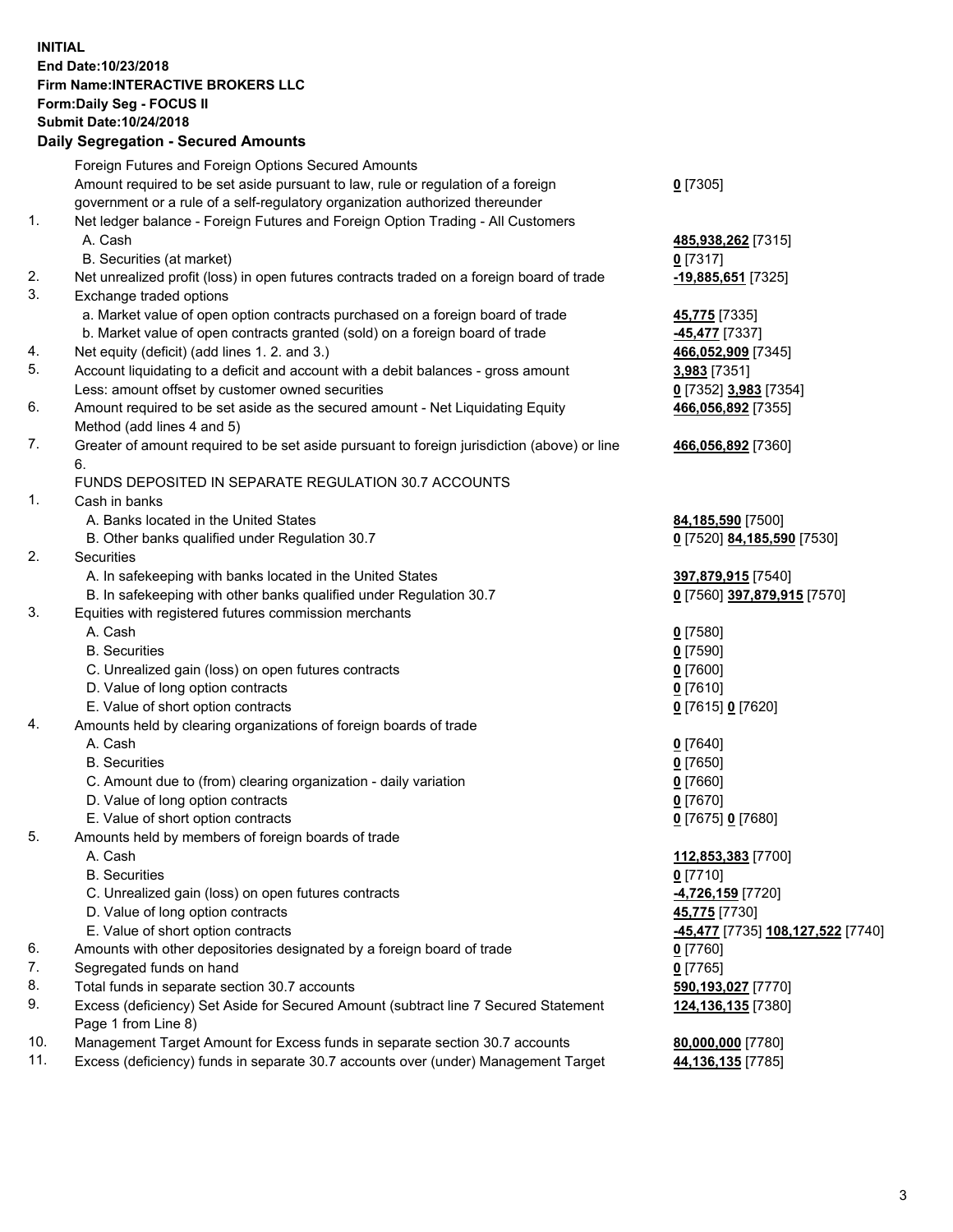**INITIAL End Date:10/23/2018 Firm Name:INTERACTIVE BROKERS LLC Form:Daily Seg - FOCUS II Submit Date:10/24/2018 Daily Segregation - Segregation Statement** SEGREGATION REQUIREMENTS(Section 4d(2) of the CEAct) 1. Net ledger balance A. Cash **4,238,415,061** [7010] B. Securities (at market) **0** [7020] 2. Net unrealized profit (loss) in open futures contracts traded on a contract market **8,374,772** [7030] 3. Exchange traded options A. Add market value of open option contracts purchased on a contract market **469,482,296** [7032] B. Deduct market value of open option contracts granted (sold) on a contract market **-512,079,708** [7033] 4. Net equity (deficit) (add lines 1, 2 and 3) **4,204,192,421** [7040] 5. Accounts liquidating to a deficit and accounts with debit balances - gross amount **168,522** [7045] Less: amount offset by customer securities **0** [7047] **168,522** [7050] 6. Amount required to be segregated (add lines 4 and 5) **4,204,360,943** [7060] FUNDS IN SEGREGATED ACCOUNTS 7. Deposited in segregated funds bank accounts A. Cash **773,862,092** [7070] B. Securities representing investments of customers' funds (at market) **2,286,246,971** [7080] C. Securities held for particular customers or option customers in lieu of cash (at market) **0** [7090] 8. Margins on deposit with derivatives clearing organizations of contract markets A. Cash **4,349,985** [7100] B. Securities representing investments of customers' funds (at market) **1,377,710,847** [7110] C. Securities held for particular customers or option customers in lieu of cash (at market) **0** [7120] 9. Net settlement from (to) derivatives clearing organizations of contract markets **1,747,433** [7130] 10. Exchange traded options A. Value of open long option contracts **469,435,518** [7132] B. Value of open short option contracts **-512,053,283** [7133] 11. Net equities with other FCMs A. Net liquidating equity **0** [7140] B. Securities representing investments of customers' funds (at market) **0** [7160] C. Securities held for particular customers or option customers in lieu of cash (at market) **0** [7170] 12. Segregated funds on hand **0** [7150] 13. Total amount in segregation (add lines 7 through 12) **4,401,299,563** [7180] 14. Excess (deficiency) funds in segregation (subtract line 6 from line 13) **196,938,620** [7190] 15. Management Target Amount for Excess funds in segregation **155,000,000** [7194] **41,938,620** [7198]

16. Excess (deficiency) funds in segregation over (under) Management Target Amount Excess